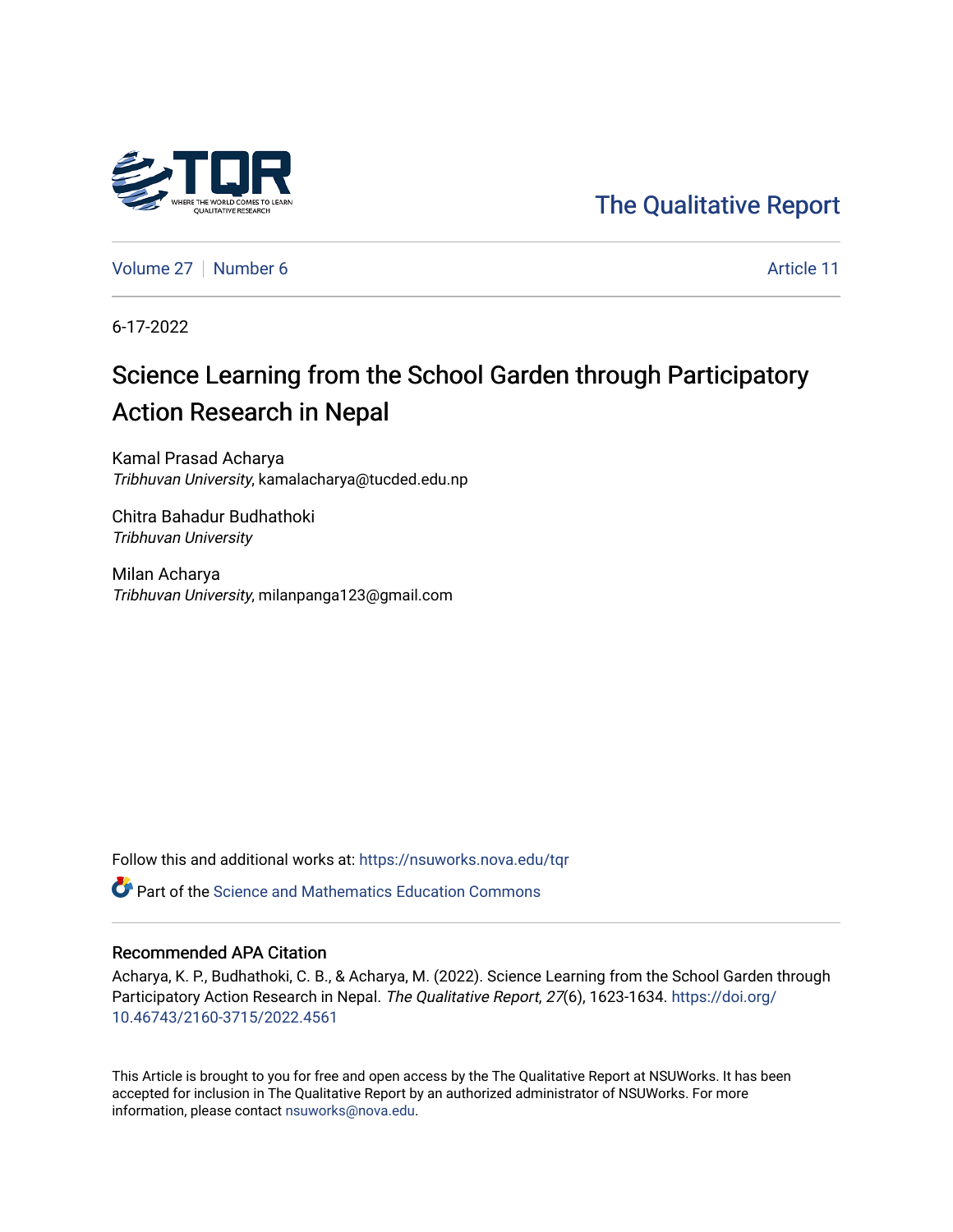# **Qualitative Research Graduate Certificate** Indulge in Culture Exclusively Online . 18 Credits **LEARN MORE**

# Science Learning from the School Garden through Participatory Action Research in Nepal

# Abstract

Nepal's NORHED/Rupantaran project designed and developed participatory action research through school gardening. This study explored the ways for the community schools, science teachers and basic level (grade five to eight) students to foster a sense of agency in the school science curriculum through life-based experiential learning. Qualitative research design on thematic and verbatim methods are used to collect and analyze the data in this study. The findings show that school gardening activities are helpful and productive for science teaching and learning. The evidence from participatory action research experiences in actual school settings would provide new insights for policymakers to transform the school science curriculum. Further, the study findings show collaborative knowledge production through school gardening in a contextual environment, often neglected in community school science teaching and learning. The implications of the research findings could contribute to policy-level discussions about science teachers' professional development.

## Keywords

contextual learning, participatory action research, school garden

## Creative Commons License



This work is licensed under a [Creative Commons Attribution-Noncommercial-Share Alike 4.0 International](https://creativecommons.org/licenses/by-nc-sa/4.0/)  [License](https://creativecommons.org/licenses/by-nc-sa/4.0/).

## Acknowledgements

We would like to thank teachers and students who engaged meaningfully in school gardening activities as part of science learning through the study. This paper has been prepared with the support of NORHED/ Rupantaran project entitled 'Innovations in Teaching and Learning through Contextualized Approaches to Increase the Quality, Relevance and Sustainability of Education in 'Nepal' which has been jointly implemented in Nepal by Tribhuvan University (TU), Kathmandu University (KU) and the Norwegian University of Life Sciences (NMBU). The authors are grateful to the project coordinators for their valuable support.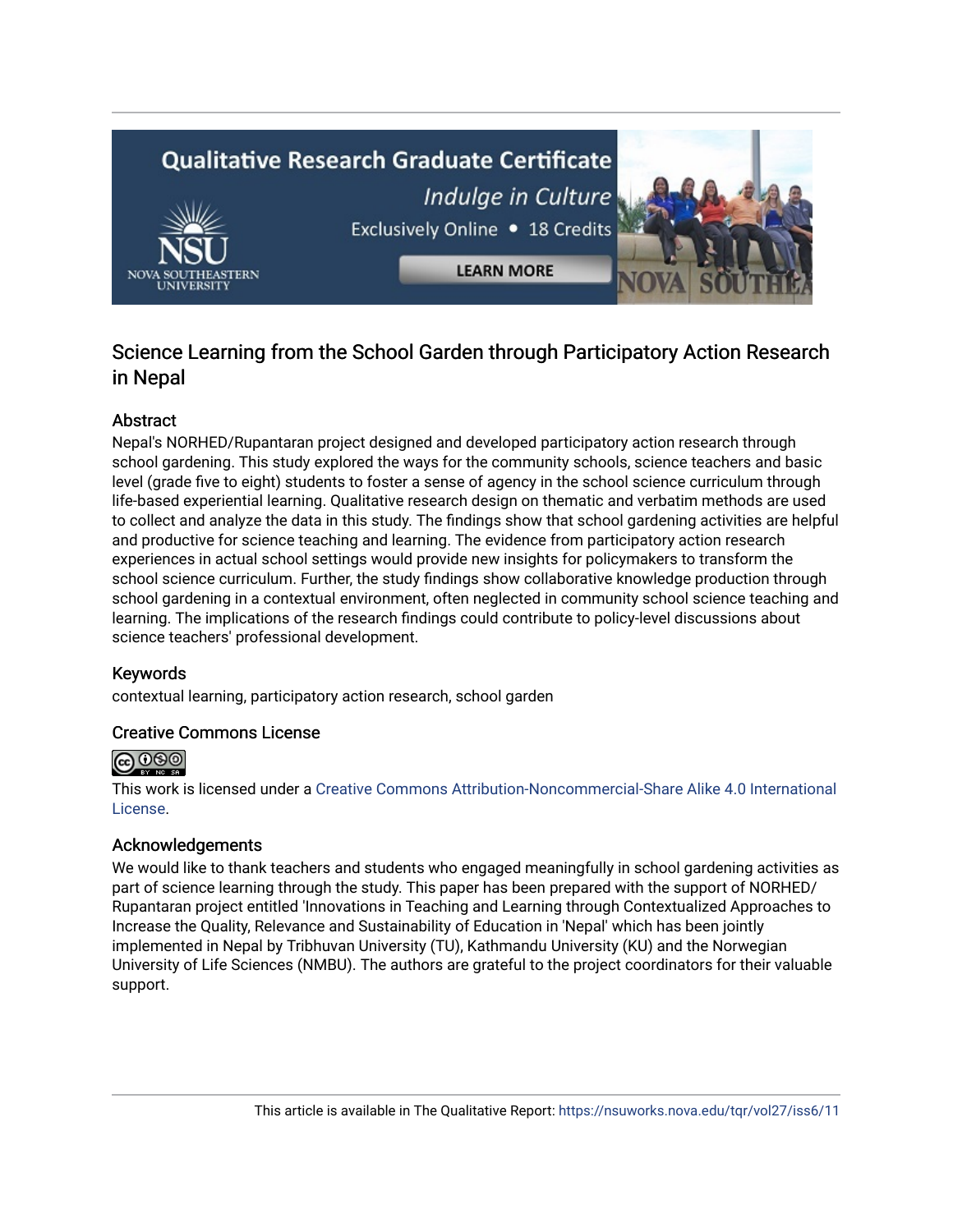

# **Science Learning from the School Garden through Participatory Action Research in Nepal**

Kamal Prasad Acharya, Chitra Bahadur Budhathoki, and Milan Acharya Tribhuvan University, Kathmandu, Nepal

Nepal's NORHED/Rupantaran project designed and developed participatory action research through school gardening. This study explored the ways for the community schools, science teachers and basic level (grade five to eight) students to foster a sense of agency in the school science curriculum through life-based experiential learning. Qualitative research design on thematic and verbatim methods are used to collect and analyze the data in this study. The findings show that school gardening activities are helpful and productive for science teaching and learning. The evidence from participatory action research experiences in actual school settings would provide new insights for policymakers to transform the school science curriculum. Further, the study findings show collaborative knowledge production through school gardening in a contextual environment, often neglected in community school science teaching and learning. The implications of the research findings could contribute to policy-level discussions about science teachers' professional development.

*Keywords:* contextual learning, participatory action research, school garden

# **Introduction**

Students' meaningful engagement is one of the essential features of teaching and learning. Science curriculum reforms in almost all parts of the world incorporate significant students' engagement. The primary concern is that the school science curriculum in the community schools in Nepal shows epistemologically theoretical understandings (Acharya, 2016). To address this need for transformation, in recent years, the Ministry of Education Science and Technology (MoEST), and the Government of Nepal (GoN) have prepared *Green School Guidelines* based on the draft education policy *One Garden One School* to reform school science pedagogy throughout the country. It shows the need for an urgent improvement in students' and teachers' capabilities to develop skills, namely *hands-on activities* through gardening in the community schools in Nepal. Science learning through school gardening activities is an immediate initiation in Nepal. Activity-based instruction in teaching and learning science helps to uplift students' higher-order cognitive skills like analyzing and creating (Denzin & Lincoln, 2008). In this context, Fleischmann (2021) suggests that students exposed to hands-on science instruction frequently get significantly higher scores in science than those who experienced only minds-on activities in teaching-learning activities.

The existing science curriculum and instructional practices provisioned by the National Curriculum Framework (NCF) have prioritized the meaningful engagement of students in science learning. Developing classroom discourse is arguably one of the most significant challenges faced by the teachers in the classroom (Robinson, 2018). To build a shared understanding of the fundamental concept of science by analyzing and comparing students' arguments, an urgent need for transformation is required in the school science curriculum in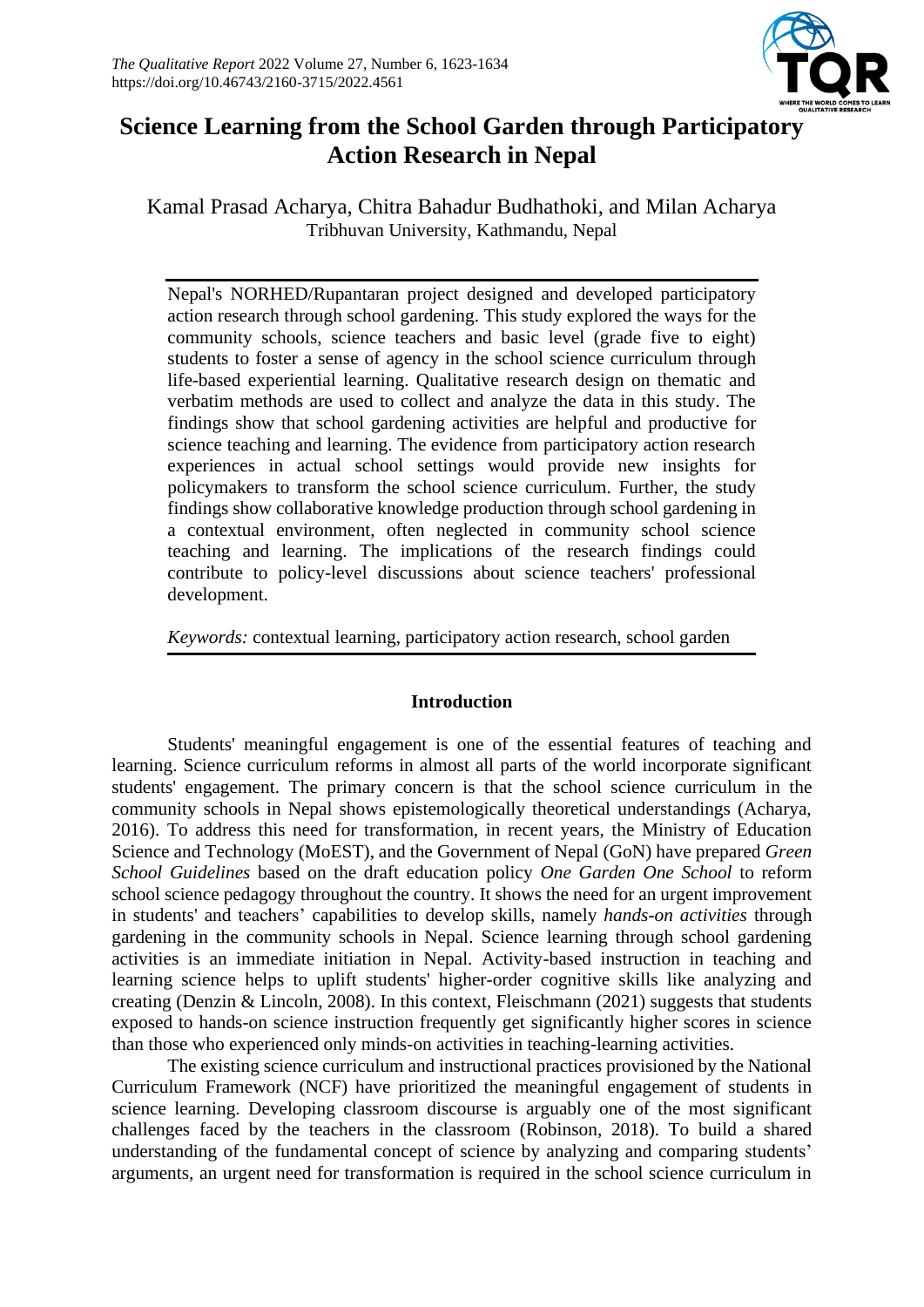Nepal. As a school science teacher and a university science teacher educator, I am continually facing the challenges of augmenting the level of discourse in my classroom to engage students in hands-on activities.

As a co-researcher in participatory action research (PAR), actions and experiences are the basis for knowledge. This article explores how school education collaborates students and teachers for transforming teaching and learning activities to (a) contribute to their learning by engaging in the school garden, and (b) co-create knowledge in action through school gardening activities. In crafting the responses to this inquiry, we (I as a co-researcher, students, and teachers) adopted two approaches: (a) learning through action (Lee & Yang, 2019), and (b) participatory action research completing work on observe-plan-act-reflect phases.

Participatory action research is a research process wherein students participate in studies both as subjects and objects with the explicit intention of bringing about change in the setting under study (Acharya, 2019; Laudonia et al., 2018). From a theoretical perspective, I reconsidered Laudonia, Mamlok-Naaman, Abels, and Eilks, (2018) how students engage in action learning. This pedagogical process involves learners working and reflecting on the actual situation in the students' work setting. In this reflection, as a part of PAR, I (as a co-researcher) explore how action learning accomplishes the cycle of PAR based on the objective of converting experience into practical understanding. It completes engaging students in research based on the experience to co-create knowledge.

From a practical standpoint, we found many instructional strategies and practices that promote the value of activity-based learning by the meaningful engagement of students in the garden. Chapin, O'Connor, and Canavan-Anderson (2003) compilated of classroom data to support students' discussions described significant purposes and uses of talk in the classroom. Teachers use experiential activities to simulate real-life experiences (Lewis et al., 2019). These fundamental and practical endeavours often referred to as experiential learning, can effectively give students a taste for using concepts in action. Connecting learning through experience discusses that reflection plays a central role in the learning process and is vital for making meaning of the experience. When given ample freedom to self-discovery with others, students actively construct the necessary knowledge to make sense of their environment (Maibaum, 2017). Knowledge exploration in PAR advocates democratic relationships (Feldman & Rowell, 2019).

This study is based on the discourse analysis within the participatory action research to create garden-based pedagogy. It provides science teachers and students with an idea with a framework for discourse analysis for curriculum change. Also, this study supports to a better understanding of students' meaningful engagement in learning. The primary question of this study is: "How can students be engaged in the school garden to understand basic scientific concepts by the contextually made curriculum at basic level community schools?" To materialize it, Tribhuvan University from Nepal, in collaboration with the Norwegian University of Life Sciences (Norway), has initiated the *Rupantaran<sup>1</sup>* project, 2016-2021, entitled "Innovation in Teaching and Learning through Contextualized Approaches to Increase the Quality, Relevance and Sustainability of Education in Nepal." This Norwegian Agency for Development Corporation (NORAD) funded project was to work with innovative, participatory, and rights-based approaches to improve teaching and learning outcomes of basic school students through community empowerment and sustainable improvements.

In 2017, when NORAD funded *Rupantaran* project envisioned the idea of school improvement through PAR intervention, it was a methodological practice in academic research traditions for Tribhuwan University of Nepal. Though action research was a popular methodological option among university researchers, and though PAR approaches were

<sup>&</sup>lt;sup>1</sup> Transformation in the Nepali language.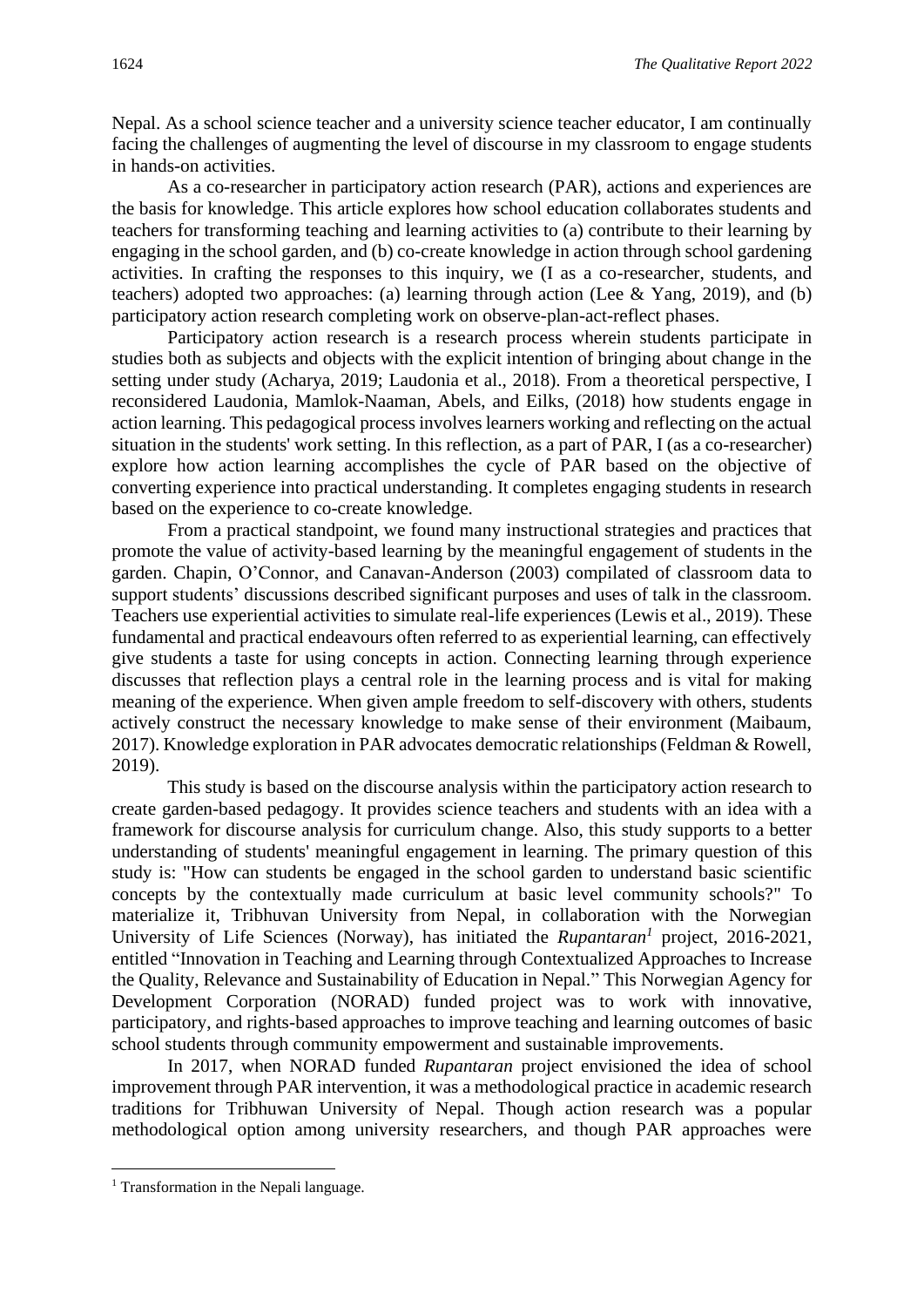popular in various development sectors, PAR was not yet discussed and practiced as an academic requirement in the university. As such, often the focus of discussions during *Rupantaran* projects' workshops and seminars would concentrate on the action-oriented collaborative nature of PAR in contrast to the value-neutral theory-building mindsets of

#### **Participatory Collaboration Practice**

university academics.

We maintained a cyclic perspective for the research phases regarding the participatory and cyclical process (Carr & Kemmis, 1986; Nyanjom, 2018). Our design for the research cycles involved four key phases (observe-plan-act-reflect).

#### *PAR Step 1: Observation and Plan*

Planning was done to start PAR in an action school to analyze the science curriculum, science textbooks, and possible school gardening activities. The situation of the action school in terms of its potential garden area, classroom facilities, science laboratory and science results of grades six and seven were explicitly studied. The existing problems in teaching and learning science of grades six and seven and the gaps in actual classroom teaching and learning activities were explored. Also, the science curriculum was analyzed in terms of its contents, objectives, activities, and assessment techniques by engaging students and teachers meaningfully through a series of dialogue conferences in the workshops.

Students shared their experiences with science teachers and me (first author) through PowerPoint presentations while participating in dialogue conferences in the workshops. Students and teachers designed a sample curriculum based on school gardening activities and implemented it as a part of science teaching and learning. Also, science teachers were committed to applying students' made curriculum in their further education and learning science. In the planning phase of PAR, curriculum components and its learning outcomes with the detailed description were prepared for the mere for effective implementation of school gardening activities.

#### *PAR Step 2: Act*

According to the PAR approach, school gardening intervention/gardening activities began by using the experiences of research participants. T third phase of PAR, in which ssixthgraders designed drawings of the school garden from a dialogue conference in a workshop. One of the best sketches has been selected by teachers and students through democratic dialogues. The school garden was designed to grow vegetables and flowers. The themes of the school gardening science curricular outline were prepared by students' and teachers' collaboration.

Topics such as soil pH, the moisture level in the garden soil, soil textures, filtration and decantation processes, plant types based on leaves and roots, seed germination, compost manure preparation, photosynthesis and transpiration processes are linked with the school gardening activities. The school garden also examined the role of green plants in ecological preservation and their importance in human life. All these teaching-learning activities were linked with school gardening activities with the collaboration of science teachers and students. Intervention guidelines were prepared by research participants in the intervention phases of the participatory action research.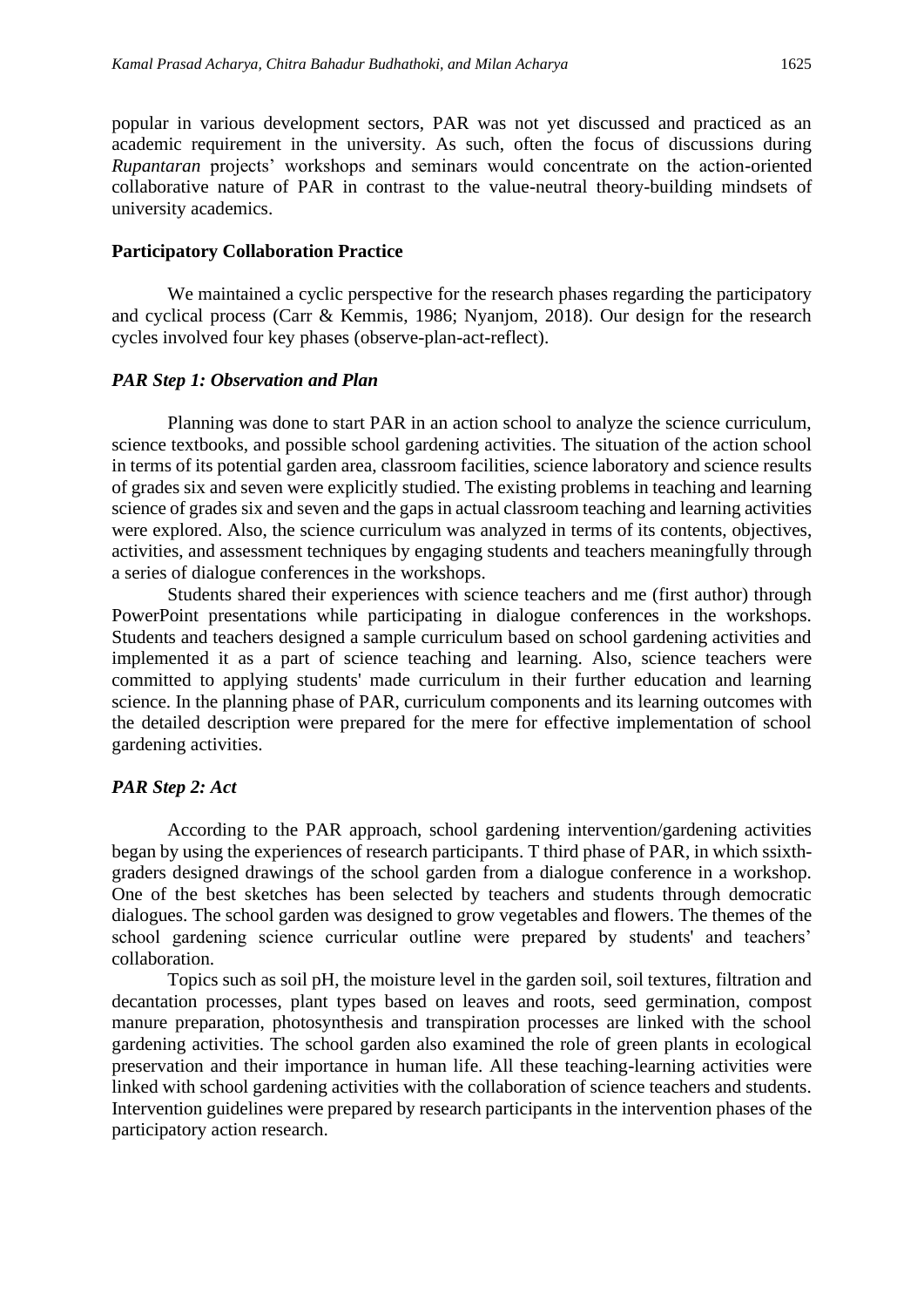#### *PAR Step 3: Reflect*

It was the last phase of PAR in which students' activities were observed by science teachers and teachers' activities by the co-researcher. Significant events were recorded in each phase. For the science teacher, gardening activities provided critical reflective opportunities for science learning opportunities. As a new methodology, the school garden opened discourse significantly with meaningful exchanges documented through field notes and observation. It increased student-to-student interactions and meaningful engagement through actual activities. Students demonstrated more sustained lively activities and accountability for learning science with and without the presence of science teachers. As a co-researcher in PAR, garden-based activities provided an opportunity to see activities related to science subject. Through this collaborative inquiry and democratic dialogues, PAR researchers and science teachers enjoyed a fuller visual and auditory analysis picture of discourse. They helped them see and hear students as they shared, built, and ultimately explored knowledge together.

After a six-month time, an interval of constant engagement in the school garden, action school exemplified quality in teaching and learning in terms of the overall academic environment. We (the first author and school science teachers) noticed the transformation in science pedagogy from the silent mode of lecture method to activity-based learning through school gardening activities. All gardening activities were linked with the contextual gardenbased science curriculum and related to fundamental understanding through participatory action research.

#### **Research Methodology**

This study is based on the discourse analysis within the participatory action research methodology. Population of this study were the students of grade six and seven of an action school. Six students and two science teachers teaching science subject at the basic level (from grade five to eight) were the research participants. They were selected purposively. Science teachers were experienced in their field and took teacher professional development training conducted by the Ministry of Education, Government of Nepal. But they do not have the confidence to prepare a contextual science curriculum based on the school gardening activities and collaboration with the students.

We conducted this research within a rural school in Province 3, Chiwan, Nepal. At the beginning of PAR in an action school, sixth and seventh graders and teachers participated in dialogue conferences in workshops. They also participated in the formal and informal conversations conducted within and outside the school premise. Science teachers and students have participated in the workshop before and after gardening intervention.

Participant observations were carried out during the students' engagement in the school garden for activity-based science learning. Also, four dialogue conferences were carried out to explore activity-based science learning in a workshop. Field observations were done during students' gardening activities and informal conversations with the teachers and students were carried out for collecting data. The recordings of the meetings were transcribed and analyzed with the theory of practice architectures. The theory of practice architecture is an existing justification of social reality that focuses on practice. This study is based on the activity-based learning in the school garden that helps to focus on practice.

The progress of work followed the cyclic process of action research. Observingplanning-acting-reflecting (Hearn et al., 2019; Tracy, 2019) where the steps may not always follow a chronological order. Data were collected through field observation, dialogue conferences during workshops and formal and informal conversations with the students and teachers. Major themes of the study were identified as per the objectives of the study. The main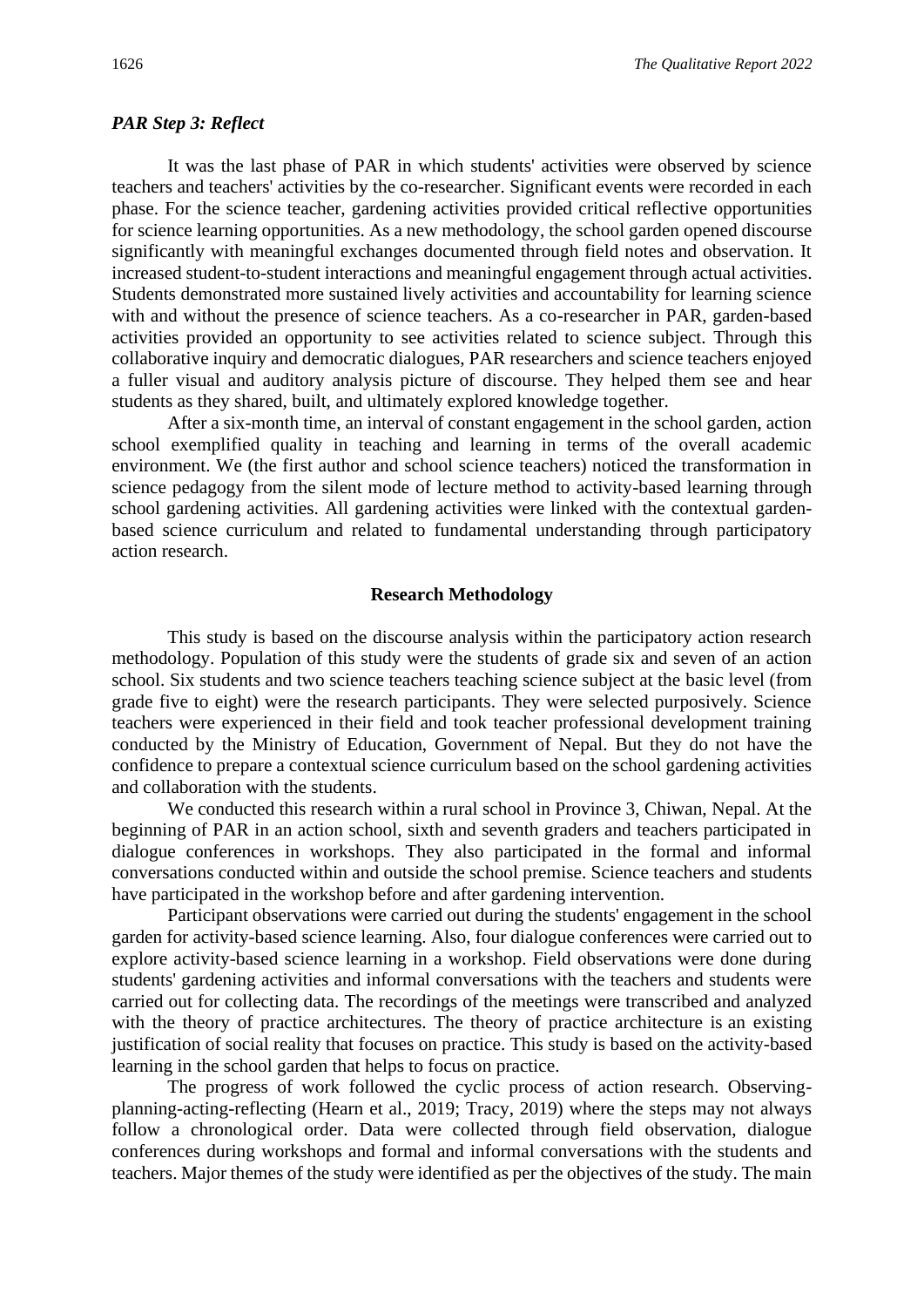themes and concepts were discussed thoroughly and systematically in the workshops to explore the meaning of activity-based science learning from the school garden. Another ambition linked to *communicative space* is to establish a broader understanding of others' points of view and *voluntary consensus* about what needs to be done to improve practice. The voluntary consensus is an agreement that is not enforced upon anyone (Armstrong & Tsokova 2019). Only democratic discussions dug out from the research participants in all workshops and conversations to find solutions regarding school gardening activities.

#### **Positionality of the First Author**

As a school science teacher and a university teacher educator, I reflected on my teaching and learning styles and practices. My research is rooted in the science pedagogical orientations. Yet, as Greene (1986) has stated, I am uniquely positioned as a *stranger* in a classroom that is not my own (Robinson, 2018). As a co-researcher, I describe my positionality as an *insider* in collaboration with other insiders with the benefit of entering this research space with new views to explore students a new, as a stranger might for the first time, look inquisitively and wonderingly at the world in which one lives (Greene, 1986).

Data were focused on the activities performed by the teachers and students in the garden for activity-based teaching and learning, interactive dialogues, and preparing the garden-based sample curriculum. Reflective field notes from workshops, observations and conversations were transcribed, translated and analyzed using verbatim and thematic content analysis (i.e., themes emerge from the data through a process of open coding). Open coding involved reading, re-reading, and reviewing the transcripts while writing notes (i.e., codes, in the manuscript to describe all thematic content). In PAR methodology, open coding is used to involve reading and reviewing the data (Canlas & Karpudewan, 2020). Codes were transcribed into a coding sheet and formed categories. Finally, thematic content analysis was performed which was advocated by McTaggart (1991) in participatory action research. Data were coded to identify emerging themes and patterns that were then categorized and interpreted according to their relationship to the research questions and theoretical perspective. Also, participant observation and conversations were conducted during school gardening activities. Detailed field notes from all comments, discussions and dialogue were recorded.

Since all data were collected in the Nepali language, the data analysis was performed in Nepali. During data analysis and write up of the manuscript, the original Nepali quotes were used for as long as possible to prevent losing meaning due to translation. The quotes in the final manuscript were translated by the first author and checked by the third author.

#### **Findings as a Critical Reflection**

The findings related to curriculum construction based on school gardening activities proposed by this study are an essential reflection in further works in designing and implementing science curriculum. It is based on the *One Garden One School* education policy implemented by the government of Nepal. The knowledge of praxis (knowledge in action) flows from the position that action and reflection are inseparably amalgamated, thinking and action in the school to transform teaching and learning science from the silent mode of lecture method to activity-based pedagogy. This study in the community school in Nepal draws a connection between action and reflection through gardening activities and transforming science pedagogy through the students and teacher-made curriculum. Students' garden experiences lead to critical consciousness leading to further action to transform science pedagogy in the community schools in Nepal.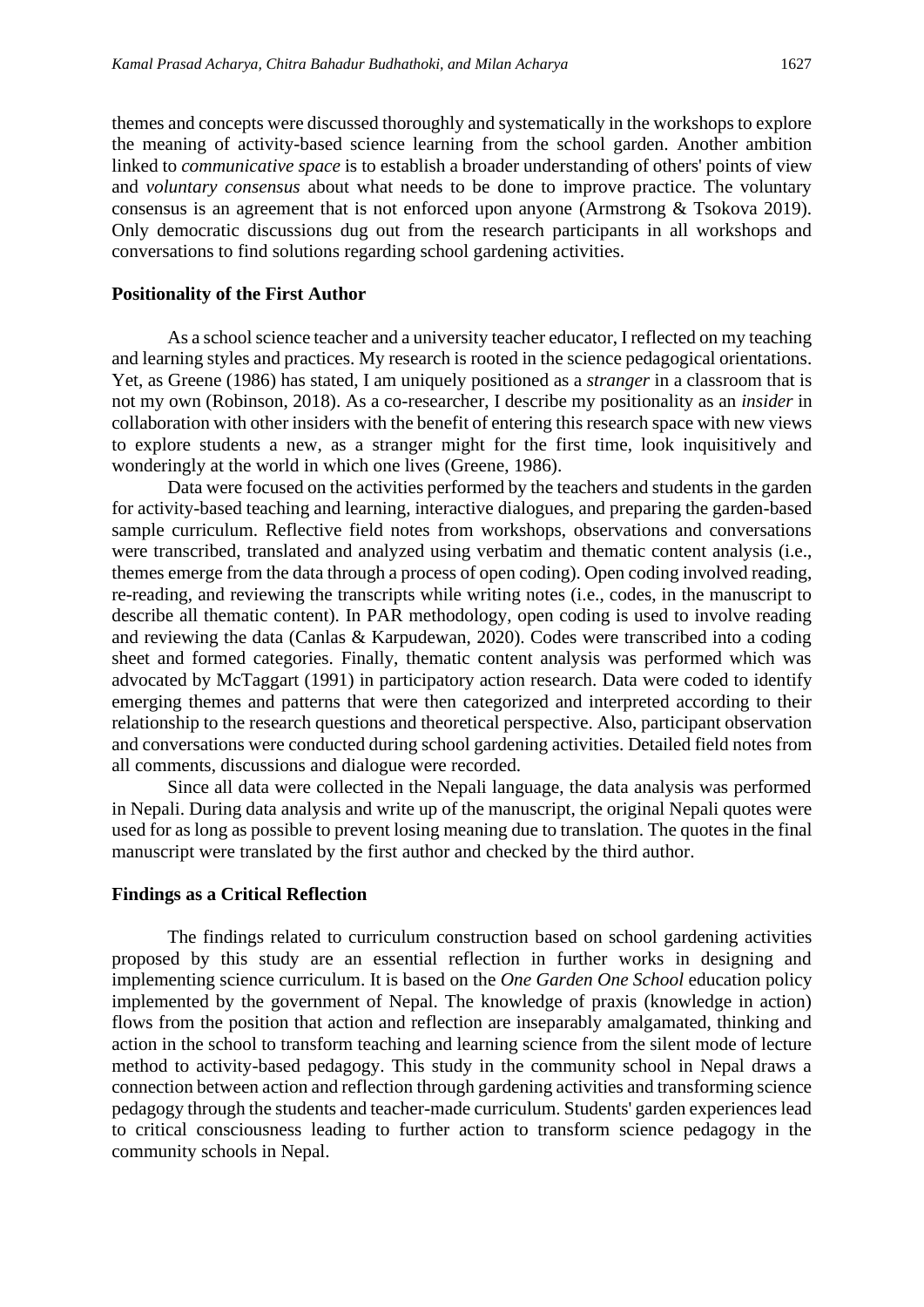Although students generally had a positive attitude towards the school gardening activities to learn science, they frequently use a garden to link science learning. One of the students shared his experience of science learning during the conversation in this way: "The school garden provides the first-hand experience for learning science, and I will never forget what I studied in the garden."

Similarly, another student argued:

The school garden is an essential experiential class that engages us in various science learning activities. Measurement of pH of garden soil, identification of layers of soil, separating humus from the sandy soil, and the importance of compost manure for the growth and development of plants are only a few topics that we learned from the school gardening activities.

During gardening activities, students learned real-world science applications by measuring plots and recording the growth of plants. As they worked with the *collaborative inquiry*, they learned to care for living things; developed necessary discipline and collaborative life skills such as patience, responsibility, cooperation and understanding. Science teachers believe that the gardening programme helps to learn science through the meaningful engagement of students in activities. Also, the school gardening program has grown further to engage students through *learning from the school garden campaign*, which aims to transform science pedagogy in the community schools in Nepal. In working with science teachers, one of the students shared this, and "experiences change over time in engaging in the school garden activities." She further argued that "Garden activities make us realize. I think it is essential to provide a real taste of learning." When she engages in the garden for more than a week, she is eager to know the area of study from the garden activities. Her activities after intervention prove that she developed the skills of gardening and learning through such activities. She began to see that she was one of the learning community members. Through reflective dialogue conferences with the students and me as a co-researcher, she became aware that she is one of the parts of the learning activity. However, students worry about the protection of the garden from the community people who might occasionally walk over the school garden without any purpose, pluck flowers, abolish vegetables, and pull the leaves of the flowers and vegetables. Some recommended solutions to the proper maintenance of the garden need to be placed within the boundary brick wall around the school garden.

Another finding was that the school headteacher appreciated the use of the school garden for the overall physical, mental, and social well-being of students. Furthermore, it was found that involving students in gardening activities like soil preparation, solid waste management, compost preparation, planting crops and harvesting techniques made science content clear. At the same time, science teachers linked the curriculum in an integrated approach with gardening activities. It became a perfect learning opportunity for students. Furthermore, it was found that science teachers were happy to share their work garden-based science curriculum framed by the democratic dialogue and collaborative sharing with the students. In this line, one of the science teachers in the informal conversation says this:

Today I am happy. Our work is recognized that we are applying a newly framed garden-based science curriculum to fulfil the learning objective. Our curriculum is in function. Now, it works. I can design a curriculum and implement it for teaching and learning science.

Another science teacher shared in a dialogue conference after intervention in the garden and said: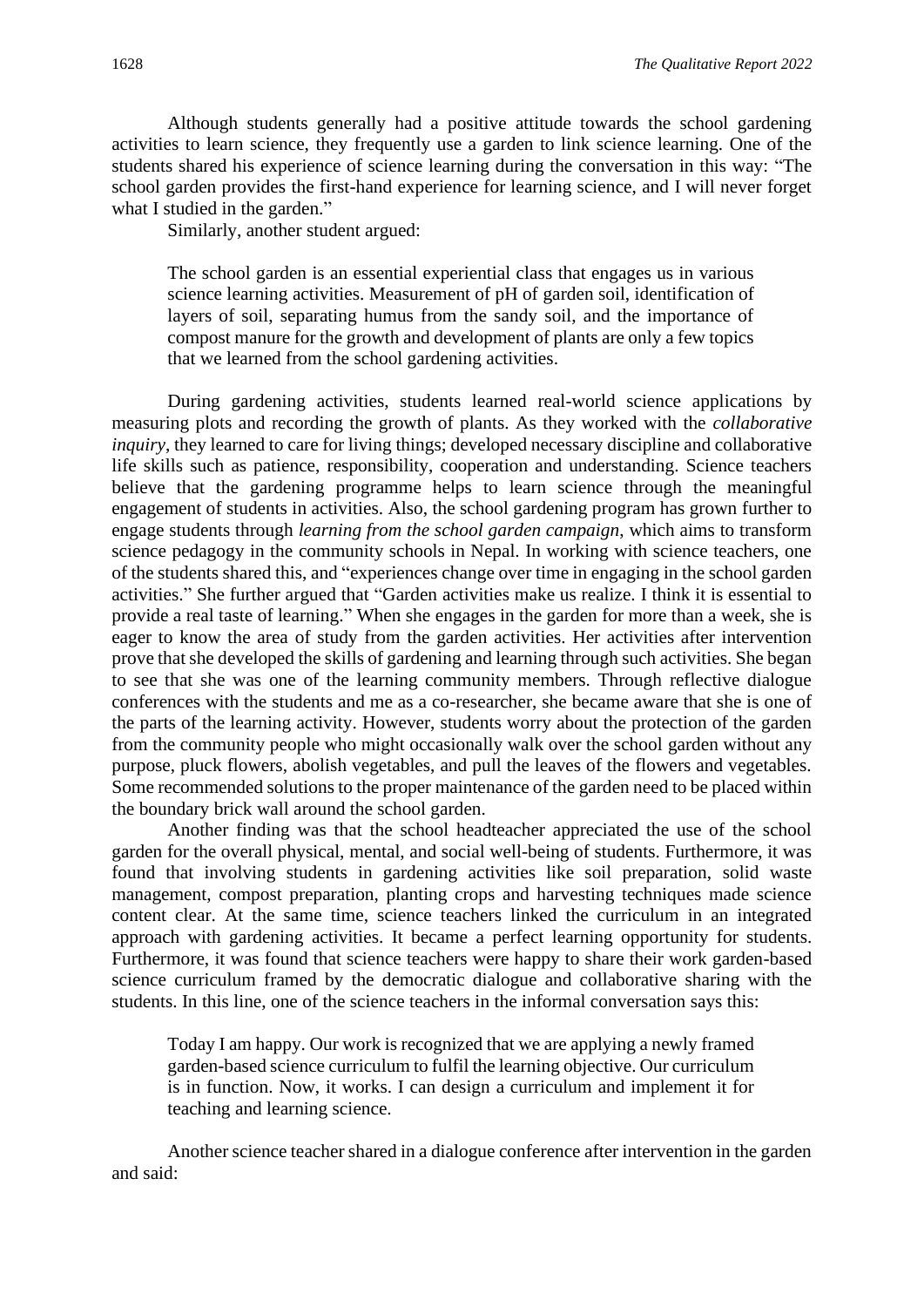A newly framed sample science curriculum contains gardening activities to maximize exposure to learning chemistry such as pH, soil types, soil types and humidity, nutrients, air, water, and soil minerals. School gardening activities such as planting, tending, harvesting, preparing, and linking to the science curriculum were completed by the continuous engagement of students and teachers.

Overall, all the participating students positively shared their perceptions about the school gardening activities. Research participants had a chance to appreciate the theory and practice link, investigate their implicit theory, investigate their implicit idea, construct collective knowledge, and participate in reflective practices. It is also found that PAR is useful for teachers' professional development and the changes revealed in the teachers' discourse throughout an academic session.

#### **Discussion and Implications**

This study aimed to revisit the school science curriculum through school gardening through PAR activities for collaborative inquiry among the students and teachers in the community schools in Nepal.

This qualitative research on framing science curriculum based on school gardening that does exist have focused on students' and science teachers' gardening experiences, mainly reporting constructive gardening experiences (Block et al., 2012; Bowker & Tearle, 2007; Rodriguez et al., 2015; Somerset et al., 2005). But none have shed light on the role of local bodies on this idea of its resolutions, their inspirations for school gardening, and their ideas and suggestions for perfections in designing science curriculum. As students are the primary intervention manipulators, with an occasion to express their understanding of what they believe works and what does not, an exceptional contribution to school gardening activities and developments is expanded.

Consistent with previous participatory action research on students' gardening experience is possible through participatory action research (Block et al., 2007; Rodriguez et al., 2015; Somerset et al., 2005). This research study demonstrates that science teachers and students were passionate about school gardening for science learning by using the curriculum they prepared. Like findings by Passy (2014), students undoubtedly preferred school gardening activities for education. On the other hand, the headteacher did not like such activities more due to the problem of managing periods for gardening activities.

The result of this study indicated that students' central encouragement for engaging in the school gardening science learning is having fun, which is like the result found by Bowker and Tearle (2007). It is also found that this PAR study has been directed towards real-life activities to co-construct collective wisdom by the meaningful engagement of students and science teachers in the school garden. It was like the study by Acharya, Budhathoki, Bjønness, and Devkota (2020) that *learning by doing and learning by living* are the purposes of science teaching through school gardening activities. It transforms teaching and learning science at the community schools in Nepal from the lecture method to activity-based learning. Although, the students and teachers have developed a mutual understanding of the idea of "hands-on activities" to learn science beyond the wall of the classrooms. It needs to be further researched. It appeared that we increased our self-confidence with thinking, which informed our reading and learning habits that led us to take initiative in doing activities. In this issue, Indraganti (2018) argued empathizing reflects the practitioner in participatory action research.

Furthermore, this research shows science teachers could contribute to resetting the possible ways of involving students in activity-based learning by constructing a participatory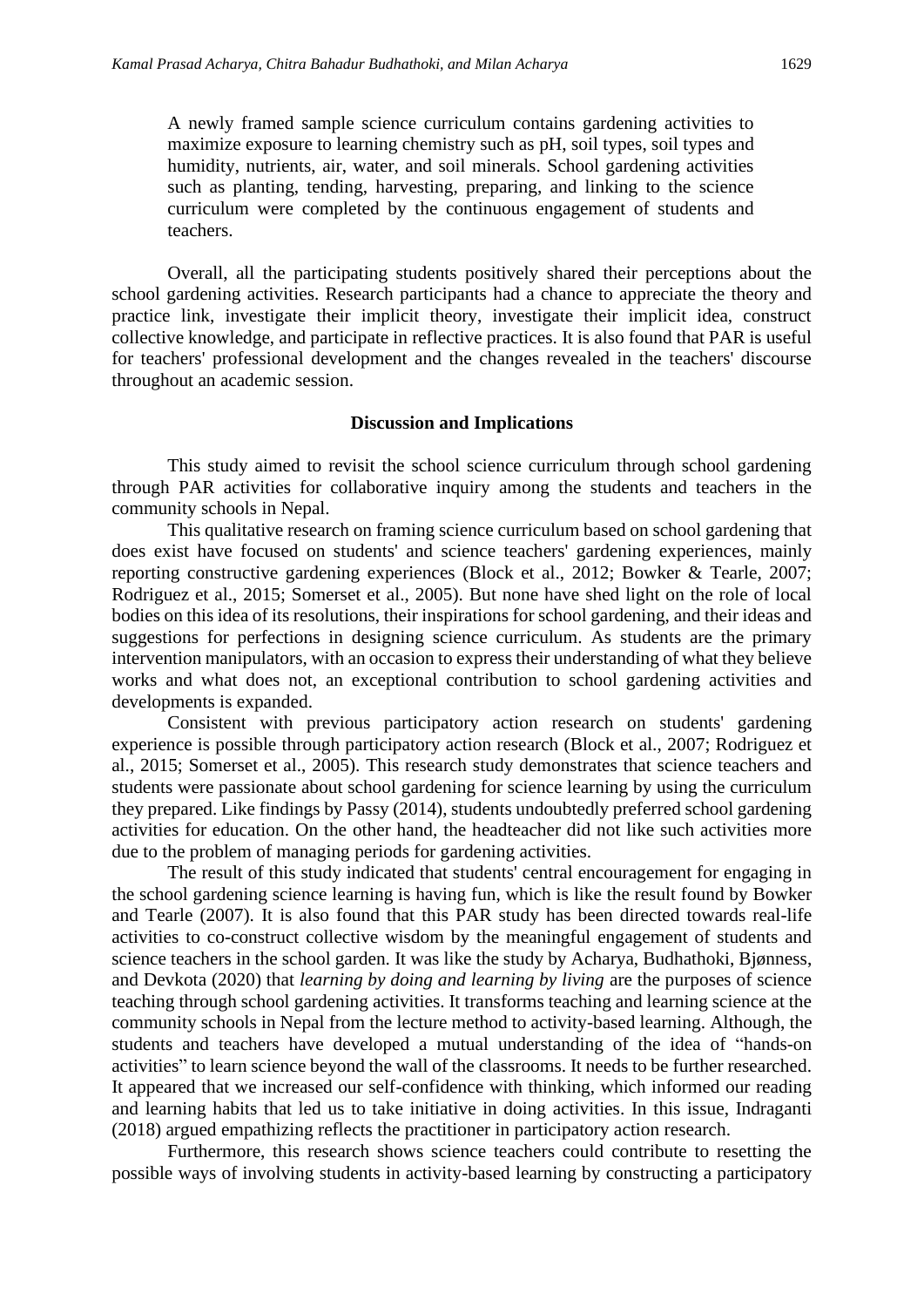curriculum (Jacobs, 2018; San Antonio, 2018). Also, this research suggests the potential of teachers for educational reforms in teaching and learning in the community schools throughout Nepal. School gardens and science learning collaborative activities could enable teachers to transform the rooted structure prescribed by policy through education. This conclusion would significantly benefit science teachers and school headteachers for the new and innovative approach of science learning from the garden.

In addition, designing school curriculum through collaborative inquiry of teachers and students based on school gardens proved to be brilliant endeavours to understand learning approaches. It develops the confidence of students and gained a sense of pride, resulting from continuous but satisfying gardening activities. Furthermore, it may be an exploration to shift the perspective of science in school education. By using the term, "a transformative perspective" (Ramli et al., 2021; Seniuk Cicek et al., 2019; Worthen et al., 2019)*,* I mean that the students and teachers involved in PAR share their perspectives through dialogic conferences and try to reshape shared views and construct new values, as the science teachers interconnect what we value (i.e., knowledge adoption). I still need to find out how science teachers in PAR in gardening activities encourage students to transform dogmatic teaching into hands-on activities (Kafyulilo, 2018; Otienoh, 2015; Whalen, 2016). It may be a topic for my further research.

Also, we hope that PAR to some extent may transform the silent mode of science teaching in a teacher-dominated class into the collaborative and active engagement of students outside the classrooms to explore the knowledge of science. We hope this study could invite school science teachers, the officials of the Curriculum Development Centre, researchers in relevant fields, and policymakers to engage in public debate about the current science education curriculum where teaching and learning in the classroom context have been constantly influenced by dogma. We also hope that such open arguments could suggest a new perspective on science teachers' professional development which is a more teacher-centred bottom-up approach.

Lastly, this research has several implications for transforming the silent mode of school science teaching to activity-based learning through gardening activities. First, it seems to focus on students' involvement in open ground, as teachers think this is important (Katsarou & Sipitanos, 2019; Ping, 2015). However, the potential to work on healthy while working in the school garden needs more emphasis (Kapoor, 2019). Second, increasing the students' learning behaviours will be necessary for the student's engagement in the school garden. It will be essential to make science teachers attracted to the school garden by making it colourful. Furthermore, it is recommended to integrate better working in the school garden into the science curriculum.

Although the action school in this study has a school garden, the perceptions towards the school garden and perceived problems and barriers to the implementation were overall similar. Science teachers and students were generally optimistic about the school garden but encountered some practical issues that needed to be solved to improve efficiency. The study's findings have led to recommendations and tips for future school garden practices.

This study gives valuable insight into the implementation practices and perceptions of students and science teachers towards school gardening activities for science learning but with some limitations. At first, the school science subject teachers shared time constraint was the main reason not to participate daily in gardening activities. Second, the action school is located near the town area, limiting generalizability to schools in rural regions.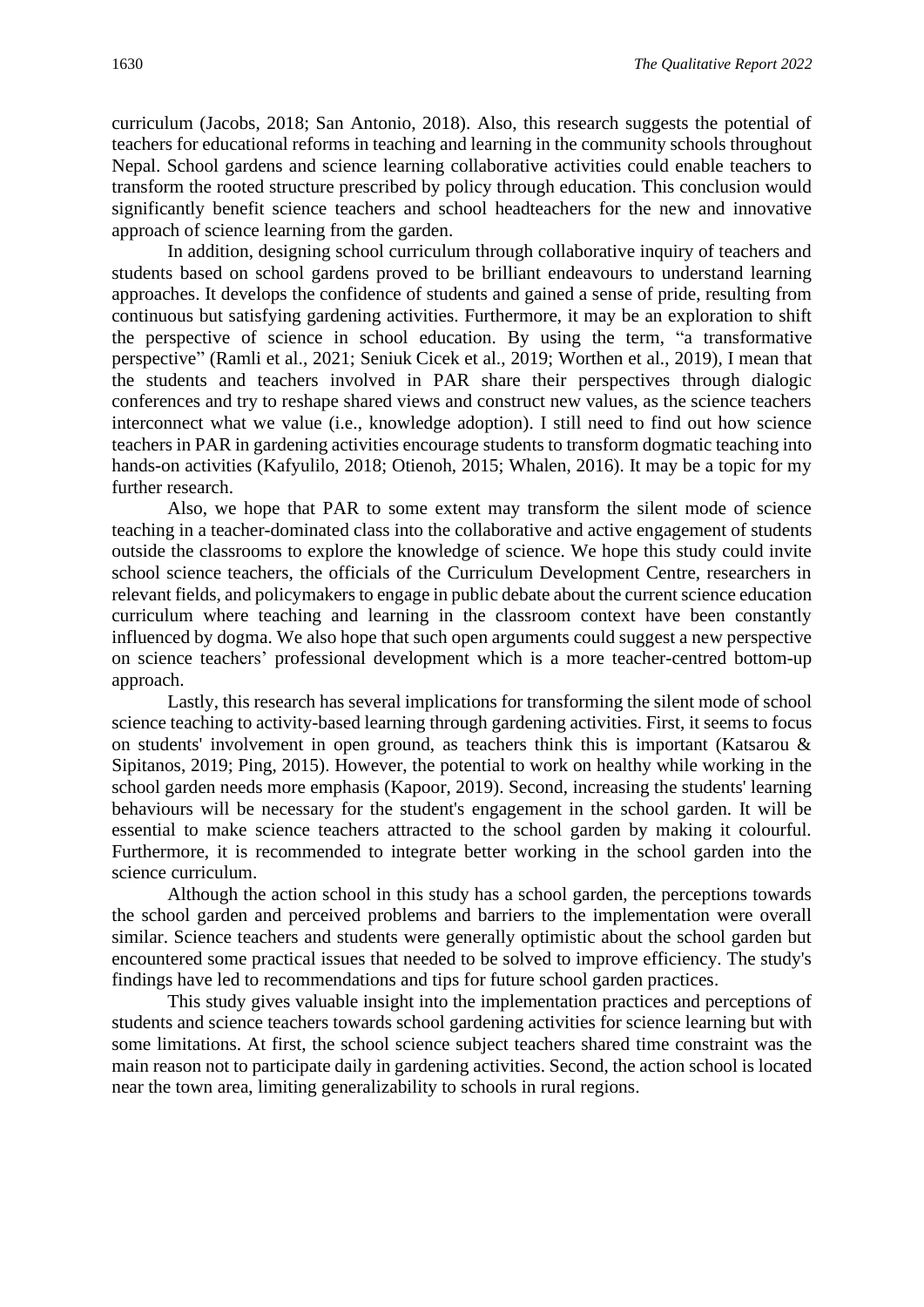#### **References**

- Acharya, K. P. (2016). Fostering critical thinking practices at primary science classrooms in Nepal. *Research in Pedagogy, 6*(2), 1-7.<https://doi.org/10.17810/2015.30>
- Acharya, K. P. (2019). Demystifying science teachers' epistemic belief on chemical concepts: Students' engagement in the school garden. *Pedagogical Research, 4*(4), 1-8. <https://doi.org/10.29333/pr/5943>
- Acharya, K. P., Budhathoki, C. B., Bjønness, B., & Devkota, B. (2020). School gardening activities as contextual scaffolding for learning science: Participatory action research in a community school in Nepal. *Educational Action Research*, 1-18. <https://doi.org/10.1080/09650792.2020.1850494>
- Armstrong, F., & Tsokova, D. (Eds.). (2019). *Action research for inclusive education: Participation and democracy in teaching and learning*. Routledge. <https://doi.org/10.4324/9781351048361>
- Block, K., Gibbs, L., Staiger, P. K., Gold, L., Johnson, B., Macfarlane, S., Long, C., & Townsend, M. (2012). Growing community: The impact of the Stephanie Alexander Kitchen Garden Program on the social and learning environment in primary schools. *Health Education & Behavior*, *39*(4), 419-432. <https://doi.org/10.1177/1090198111422937>
- Bowker, R., & Tearle, P. (2007). Gardening as a learning environment: A study of children's perceptions and understanding of school gardens as part of an international project. *Learning Environments Research*, *10*(2), 83-100.
- Canlas, I. P., & Karpudewan, M. (2020). Blending the principles of participatory action research approach and elements of grounded theory in a disaster risk reduction education case study. *International Journal of Qualitative Methods*, 19(3), 1-13.
- Carr, W., & Kemmis, S. (1986). *Becoming critical: Education, knowledge, and action research*. The Falmer Press.
- Chapin, S. H., O'Connor, C., & Canavan-Anderson, N. (2003). *Classroom discussions: Using math talk to help students learn, Grades 1-6*. Math Solutions Publications.
- Denzin, N. K., & Lincoln, Y. S. (Eds.). (2008). *Collecting and interpreting qualitative materials* (Vol. 3). Sage.
- Feldman, A., & Rowell, L. (2019). Knowledge democracy and action research-an exchange. *Educational Action Research, 27*(3), 335-346. <https://doi.org/10.1080/09650792.2019.1618624>
- Fleischmann, K. (2021). Hands-on versus virtual: Reshaping the design classroom with blended learning. *Arts and Humanities in Higher Education*, *20*(1), 87-112. <https://doi.org/10.1177/1474022220906393>
- Greene, M. (1986). In search of a critical pedagogy. *Harvard Educational Review, 56*(4), 427- 442.<https://doi.org/10.17763/haer.56.4.010756lh36u16213>
- Hearn, G., Swan, D., & Geels, K. (2019). Action research. In H. Van den Bulck, M. Puppis, K. Donders, & L. Van Audenhove (Eds.), *The Palgrave handbook of methods for media policy research* (pp. 121-139). Palgrave Macmillan. [https://doi.org/10.1007/978-3-030-16065-4\\_7](https://doi.org/10.1007/978-3-030-16065-4_7)
- Indraganti, M. (2018). Enquiry-based learning workshop for deep learning in Middle Eastern classrooms-an action research approach. *Educational Action Research, 26*(4), 603-625. <https://doi.org/10.1080/09650792.2017.1379423>
- Jacobs, S. D. (2018). A history and analysis of the evolution of action and participatory action research. *The Canadian Journal of Action Research, 19*(3), 34-52.
- Kafyulilo, A. C. (2018). Developing technological pedagogical content knowledge (TPACK) among pre-service science and mathematics teachers at DUCE: The role of activity-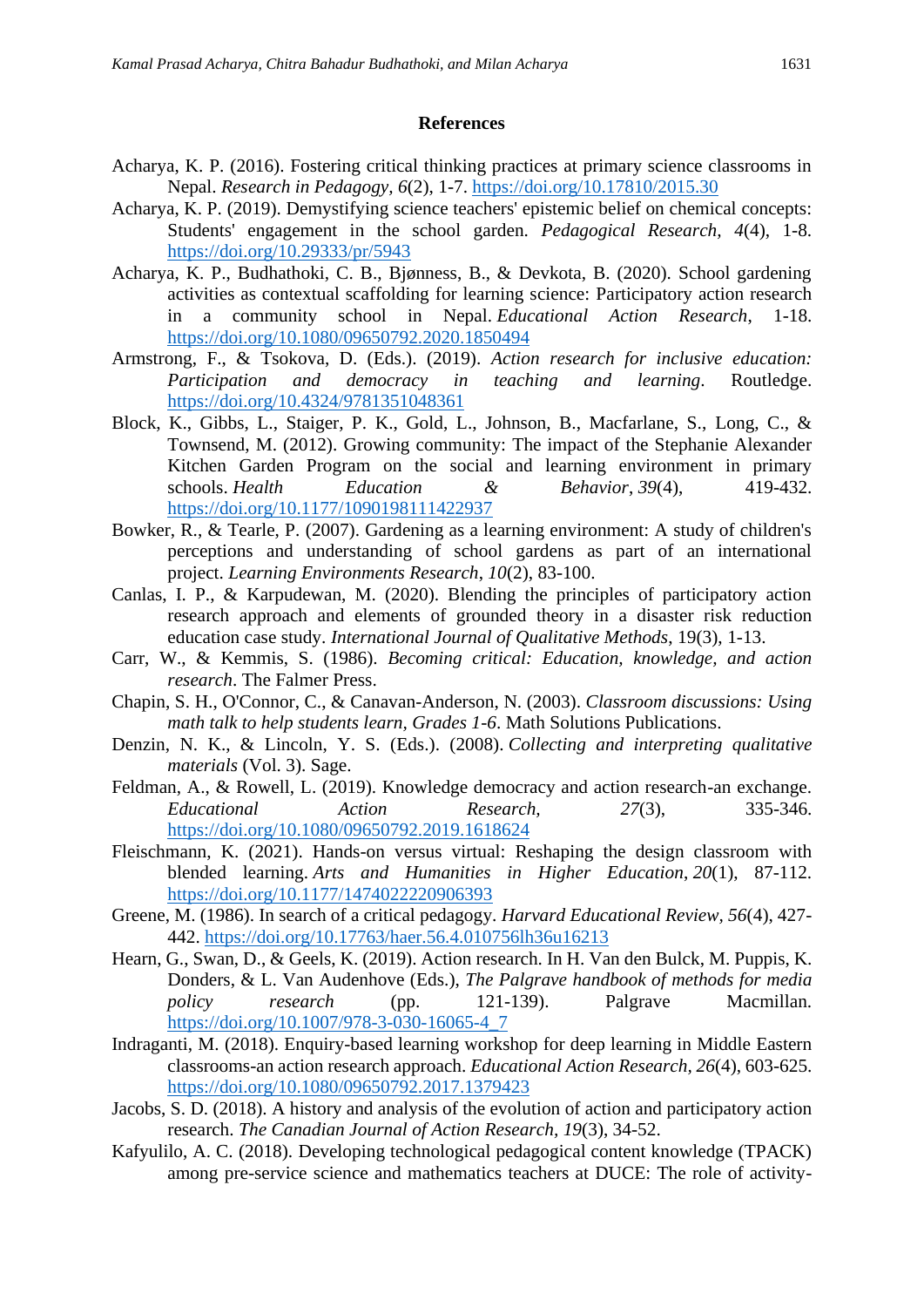based learning. *Papers in Education and Development*.

- Kapoor, D. (2019). Research as knowledge democratization, mobilization, and social action: pushing back on casteism in contexts of caste humiliation and social reproduction in schools in India. *Educational Action Research, 27*(1), 57-74. <https://doi.org/10.1080/09650792.2018.1538894>
- Katsarou, E., & Sipitanos, K. (2019). Contemporary school knowledge democracy: Possible meanings, promising perspectives and necessary prerequisites. *Educational Action Research, 27*(1), 108-124.<https://doi.org/10.1080/09650792.2018.1564688>
- Laudonia, I., Mamlok-Naaman, R., Abels, S., & Eilks, I. (2018). Action research in science education-an analytical review of the literature. *Educational Action Research, 26*(3), 480-495.<https://doi.org/10.1080/09650792.2017.1358198>
- Lee, H., & Yang, J. E. (2019). Science teachers taking their first steps toward teaching socioscientific issues through collaborative action research. *Research in Science Education, 49*(1), 51-71.<https://doi.org/10.1007/s11165-017-9614-6>
- Lewis, R. E., Herb, C., Mundy-Mccook, E., & Capps-Jenner, N. (2019). Lifescaping action research pedagogy. *Educational Action Research, 27*(1), 75-90. <https://doi.org/10.1080/09650792.2018.1535446>
- Maibaum, L. (2017). Advocating with appreciative inquiry. In R. E. Lewis & P. Winkelman (Eds.), *Lifescaping practices in school communities: Implementing action research and appreciative inquiry* (pp. 145-151). Routledge.
- McTaggart, R. (1991). Principles for participatory action research. *Adult Education Quarterly*, *41*(3), 168–187.
- Nyanjom, J. (2018). Cycles within cycles: Instilling structure into a mentoring self-study action research project. *Educational Action Research, 26*(4), 626-640. <https://doi.org/10.1080/09650792.2017.1386116>
- Otienoh, R. (2015). Conducting action research in Kenyan primary schools: A narrative of lived experiences. *The Canadian Journal of Action Research, 16*(1), 48-69.
- Passy, R. (2014). School gardens: Teaching and learning outside the front door. *Education 3- 13*, *42*(1), 23-38.<https://doi.org/10.1080/03004279.2011.636371>
- Ping, W. (2015). Enhancing classroom participation of rural trainee teachers of English through use of action research: A reflection from a Chinese teacher trainer's perspective. *The Canadian Journal of Action Research, 16*(1), 31-47.
- Ramli, N. H., Suhaimi, S. N., & Kabilan, M. K. (2021). The effects of an authentic collaborative project on university directing students' learning experiences. *The Qualitative Report*, *26*(12), 3734-3755.<https://doi.org/10.46743/2160-3715/2021.5005>
- Robinson, E. T. (2018). Mapping complexity in an elementary mathematics classroom. *The Canadian Journal of Action Research, 19*(3), 5-33.
- Rodriguez, M. T., Lamm, A. J., Odera, E., Owens, C., & Thompson, S. (2015). Evaluating impacts of school-based extension garden programs from a child's perspective. *Journal of Extension*, *53*(1), n1.
- Rowell, L. L., & Hong, E. (2017). Knowledge democracy and action research: Pathways for the twenty-first century. In L. Rowell, C. Bruce, J. Shosh, M. Riel (Eds.), *The Palgrave international handbook of action research* (pp. 63-83). Palgrave Macmillan. [https://doi.org/10.1057/978-1-137-40523-4\\_5](https://doi.org/10.1057/978-1-137-40523-4_5)
- San Antonio, D. M. (2018). Collaborative action research to implement social-emotional learning in a rural elementary school: Helping students become little kids with big words. *The Canadian Journal of Action Research, 19*(2), 26-47.
- Seniuk Cicek, J., Ingram, S., Friesen, M., & Ruth, D. (2019). Action research: A methodology for transformative learning for a professor and his students in an engineering classroom. *European Journal of Engineering Education, 44*(1-2), 49-70.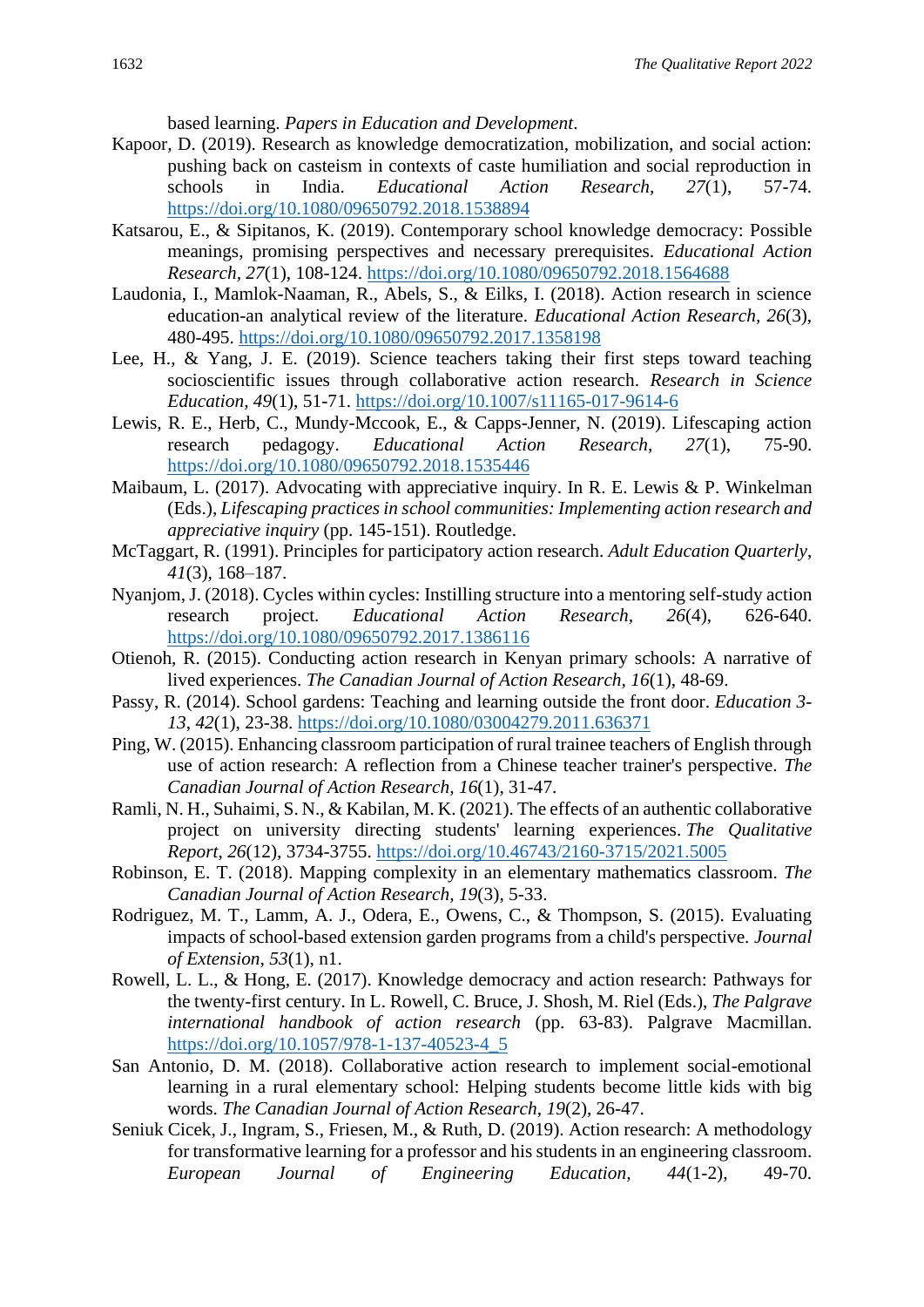<https://doi.org/10.1080/03043797.2017.1405242>

- Somerset, S., Ball, R., Flett, M., & Geissman, R. (2005). School-based community gardens: Re-establishing healthy relationships with food. *Journal of the Home Economics Institute of Australia*, *12*(2), 25.
- Tracy, S. J. (2019). *Qualitative research methods: Collecting evidence, crafting analysis, communicating impact*. John Wiley & Sons.
- Whalen, C. (2016). Participatory action research and paying it forward. *The Canadian Journal of Action Research, 17*(3), 1-2.
- Worthen, M., Veale, A., McKay, S., & Wessells, M. (2019). The transformative and emancipatory potential of participatory evaluation: Reflections from a participatory action research study with war-affected young mothers. *Oxford Development Studies, 47*(2), 154-170.<https://doi.org/10.1080/13600818.2019.1584282>

#### **Authors Note**

Kamal Prasad Acharya is a lecturer of science education, teaching at the Department of Science and Environment Education, Central Department of Education, Tribhuvan University, Kirtipur, Kathmandu, Nepal. He teaches science pedagogy and research methodology to the graduate and post-graduate level students and involving science education research projects in Nepal and abroad. He is the author of science education national and international peerreviewed research journals in the field of the science curriculum, meaningful engagement of students, science teacher professional development, and participatory action research. He has published several research articles in the international peer-reviewed journals. He did Ph.D. on the topic "Activity-based Science Learning through School Gardening: A Participatory Action Research in Nepal" as a fellow of NORHED/Rupantaran project under the Graduate School of Education, Tribhuvan University, Nepal. His area of expertise are school gardening, inquirybased learning and participatory action research. Please direct correspondence to [kamalacharya@tucded.edu.np.](mailto:kamalacharya@tucded.edu.np)

Dr. Chitra Bahadur Budhathoki is a professor of health education, teaching at the Department of Health Education, Central Department of Education, Tribhuvan University, Kirtipur, Kathmandu, Nepal. He is the expert of health education and its related field. He is the author of health education national and international peer-reviewed research journals.

Mrs. Milan Acharya is a teaching assistant at the Health, Physical and Population Department, Sanothimi Campus, Tribhuvan University. She published numerous peerreviewed articles in national and international journals.

**Authors' Contributions:** KPA collected data. KPA transcribed, translated and interpreted the data. MA drafted the thematic part of the manuscript. CBB provided scholarly guidance and corrected the final manuscript. All the authors read and approved the final version of the manuscript.

**Acknowledgements:** We would like to thank teachers and students who engaged meaningfully in school gardening activities as part of science learning through the study. This paper has been prepared with the support of the NORHED/Rupantaran project entitled "Innovations in Teaching and Learning through Contextualized Approaches to Increase the Quality, Relevance and Sustainability of Education in Nepal" which has been jointly implemented in Nepal by Tribhuvan University (TU) and Kathmandu University (KU) and the Norwegian University of Life Sciences (NMBU), Norway. The authors are grateful to the project coordinators for their valuable support.